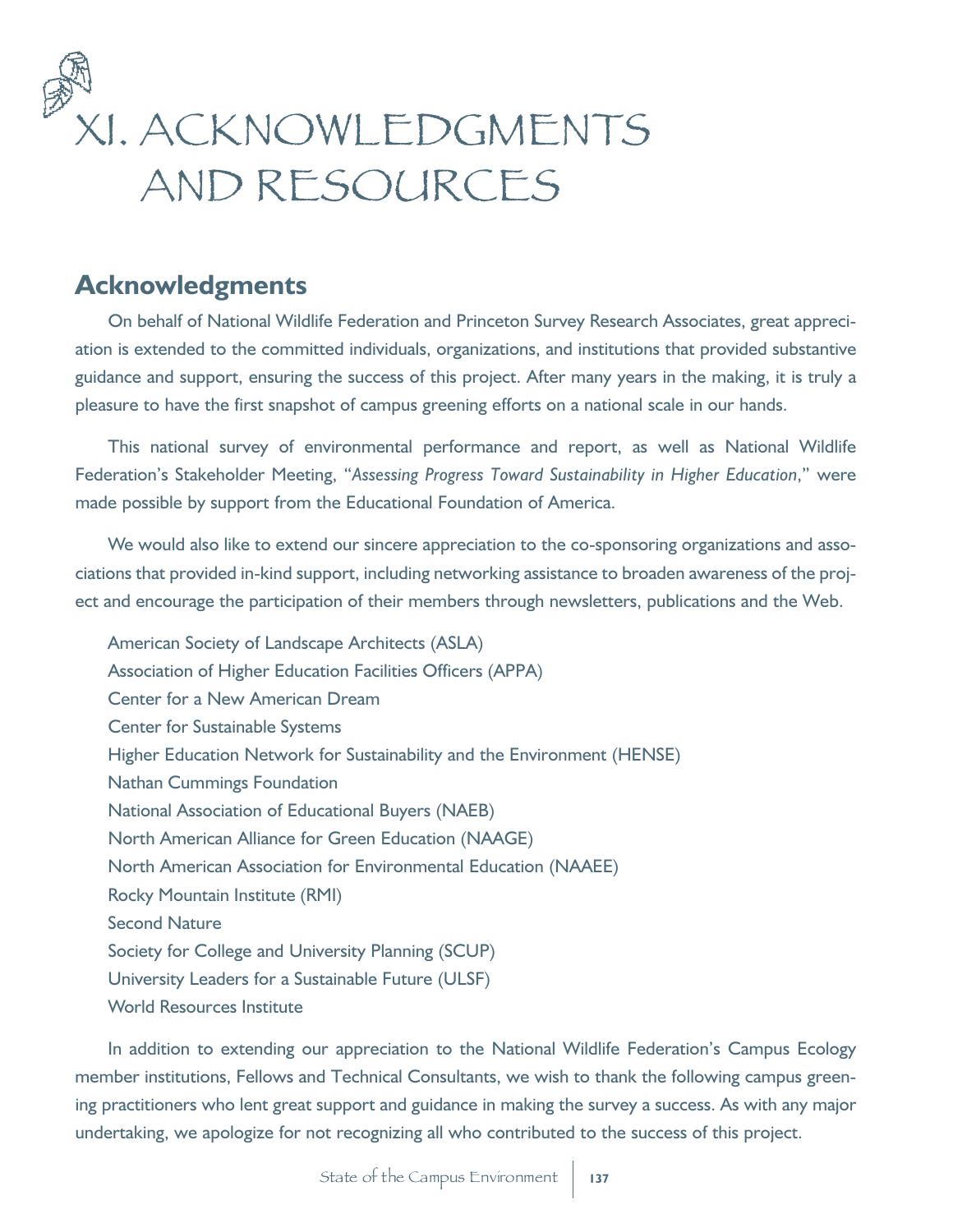## **Special Assistance Provided by**

Terrance Alexander, Occupational Safety and Environmental Health, University of Michigan

Shehnaz Atcha, Management Institute for Business and the Environment, World Resources Institute

Michael Bauer, Everglades Project Office, National Wildlife Federation

Andy Buchsbaum, Water Quality Projects, National Wildlife Federation

Jonathan Bulkley, Center for Sustainable Systems, University of Michigan

Rick Bunch, Management Institute for Business and the Environment, World Resources Institute

Barbara Bush, Development-Institution, National Wildlife Federation

Wynn Calder, Center for Respect of Life and the Environment and the Association of University Leaders for a Sustainable Future

Rick Clugston, Center for Respect of Life and Environment and the Association of University Leaders for a Sustainable Future

Peter Blaze Corcoran, Environmental Studies, Florida Gulf Coast University

Anthony Cortese, Second Nature

Sarah Hammond Creighton, Tufts Climate Initiative, Tufts University

Elizabeth Davey, Office of Environmental Affairs, Tulane University

Jack DeBell, Environmental Center, University of Colorado-Boulder

Peter Ewell, National Center for Higher Education Management Systems

Thomas Feiler, Rocky Mountain Institute

Patricia Glick, Climate and Wildlife Program, National Wildlife Federation

Robert Gogan, Facilities Maintenance Operations, Harvard University

Tom Gonzales, President, Front Range Community College

Margaret Green, Biological Sciences, Broward Community College

John Hayes, Facilities Operations, SUNY Buffalo

Patricia Jerman, School of the Environment, University of South Carolina

Charles and Nicole C. Kibert, Greening UF, University of Florida

Gregory Keoleian, Center for Sustainable Systems, University of Michigan

Robert Koester, Center for Energy Research/Education/Service, Ball State University

Terry Link, Office of Campus Sustainability, Michigan State University

Susan Lovell, Wege Foundation

Terri McCarthy, Wege Foundation

Erin McKeown, Environmental Health and Safety, University of Washington

Lander Medlin, APPA: The Association of Higher Education Facilities Officers

Elizabeth Munsch, Facilities Management Services, Carnegie Mellon University

David W. Orr, Environmental Studies, Oberlin College

Peter Pasterz, Office of Recycling and Waste Management, Michigan State University

James R. Pittman, North American Alliance for Green Education

Peter Reppe, Center for Sustainable Systems, University of Michigan

Deborah Rowe, Environmental Systems Technology, Oakland Community College

Kim Shaknis, Second Nature

Walter Simpson, UB Green, Facilities Operations, SUNY Buffalo

Jeff Staudinger, Center for Sustainable Systems, University of Michigan

Will Toor, Environmental Center, University of Colorado at Boulder

Michael Totten, Conservation International

Carolyn Waldron, Southeastern Natural Resource Center, National Wildlife Federation

Peter Wege, Wege Foundation

Thomas Wojciechowski, Student Development, Northland College

## **Additional Feedback and Support**

Henry Art, Environmental Studies, Williams College

George Bandy, Office of Facilities Planning and Development, University of Texas- Houston

David Berry, Sustainable Development Indicator Group, U.S. Department of Interior

Kerry Bolognese, National Association of State Universities and Land-Grant Colleges

Andrea Brown, Urban and Environmental Policy Institute, Occidental College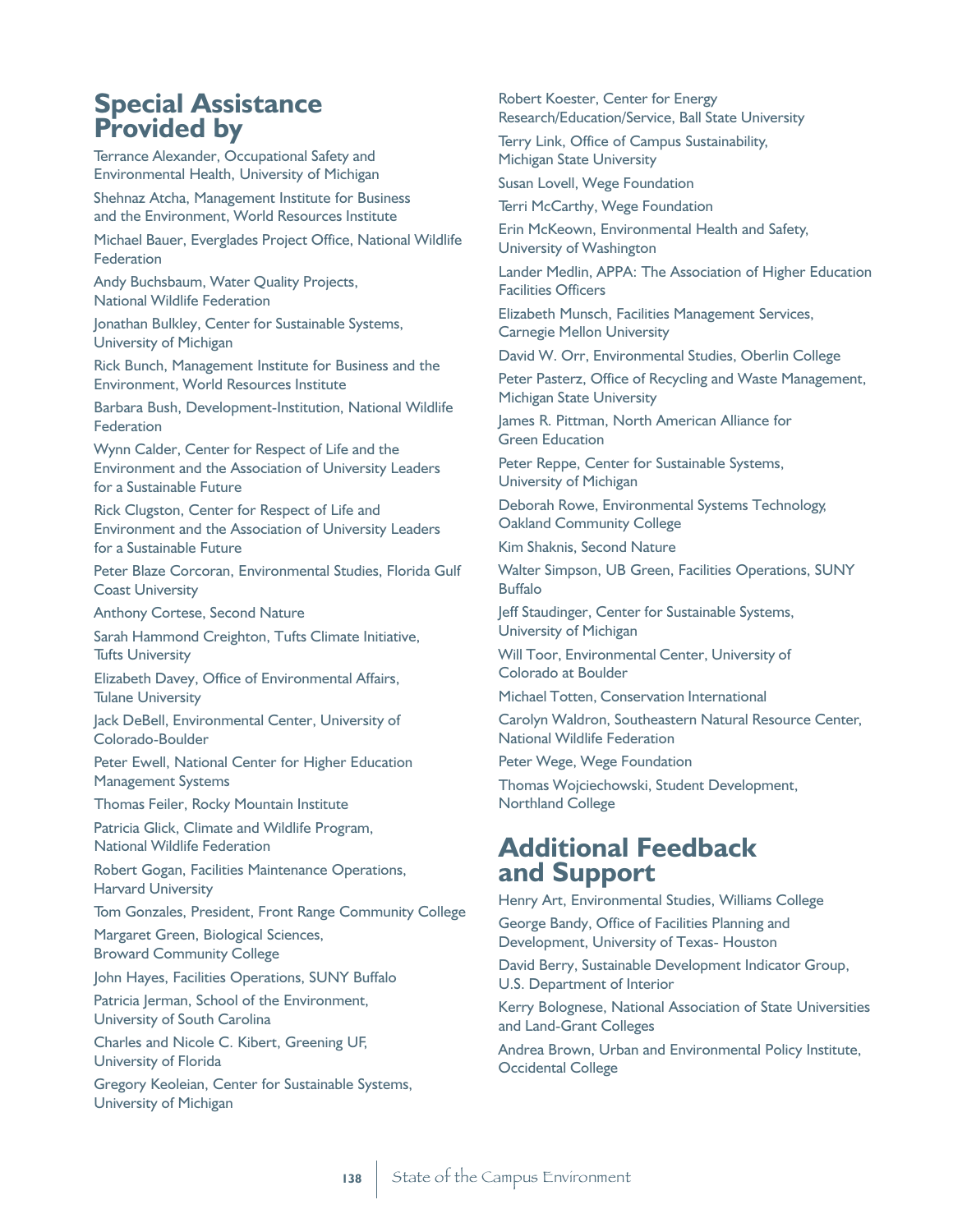Gary A. Brown, Facilities Planning and Management, University of Wisconsin—Madison Joe Cady, Political Science Department, Augsburg College Richard P. Chait, American Association of Higher Education Jack Chin, Funders Forum on Environmental Education Susan Comfort, Center for Environmental Citizenship John Crittenden, Civil and Environmental Engineering, Michigan Technological University Mark J. Darling, Engineering & Auxiliary Services Ithaca College Mackenzie Davis, Engineering, Michigan State University David Eagan, Independent Consultant Marion Farrier, The Consultative Group on Biological Diversity Terrance Feravich, Facilities Services and Planning, Grand Valley State University Jeffery Flocken, Conservation International Christopher Fox, graduate student, Harvard University James Girard, Chemistry Department, American University Harold Glasser, Environmental Studies, Western Michigan **University** Joan Haley, North American Association for Environmental Education Joanne Hartmeyer, Center for Sustainable Systems, University of Michigan Roald Hazelhoff, Environmental Center, Birmingham-Southern College Robert Huggett, Executive Management, Michigan State University Nan Jenks-Jay, Environmental Affairs, Middlebury College Nick Keller, Aspen Systems Rolfe Kellor, Kellor Associates Tom Kelly, Office of Sustainability, University of New Hampshire Harry Knopke, President, Aquinas College Robert S. Lawrence, Bloomberg School of Public Health, Johns Hopkins University Kai Lee, Environmental Studies, Williams College David Jay Lieb, Transportation Services, Cornell University Arend Lubbers, President, Grand Valley State University Kevin Lyons, Procurement and Contracting, Rutgers University Craig H. Martinsen, NASA Sustainability and Global Change Program, Prescott College Chris McKee, Office of Facilities Planning and Development, University of Texas-Houston Aldo Morri, Calvert Ventures

Frederick Myer

Benjamin Nicholson, Center for Sustainable Systems, University of Michigan

Richard Novak, Association of Governing Boards

Juan R. Olivarez, President, Grand Rapids Community College

Robert Partridge, Research and Finance, Grand Rapids Community College

Andi Pearl, Center for a New American Dream

Noel Perrin, Environmental Studies, Dartmouth College

Kim Posich, Center for a New American Dream

Mohammad H. Qayoumi, Office of Vice Chancellor for Administrative Services, University of Missouri-Rolla

Robert Ries, Research, Carnegie Mellon University

Margaret Rivera, American Association of Community Colleges

Marnin Robbins, graduate student, Humboldt State University

Dianne Russell, Institute for Conservation Leadership

Michael Shriberg, graduate student, University of Michigan

Thomas Smith, Facilities, Grand Rapids Community College

Linda Suskie, American Association of Higher Education

Jason Tallant, student, Western Michigan University

Kurt Teichert, Brown is Green, Brown University

Craig Thompson, Western Studies Program, Western Wyoming Community College

Christopher Uhl, Department of Biology, Penn State University

Joanna Underwood, Inform, Inc.

John Watson, Independent Consultant

Arthur Weissman, Greanseal

Cheryl Wolfe-Cragin, Environmental Studies, Oberlin College

Brian K. Yeoman, Office of Facilities Planning and Development, University of Texas- Houston

Nelda Zehner, Office of Waste Management, University of Missouri

## **National Wildlife Federation**

Barbara Bramble Carla Brown Karyn Bundy Mary Burnette Heather Carskaddan Dan Chu Laura Hickey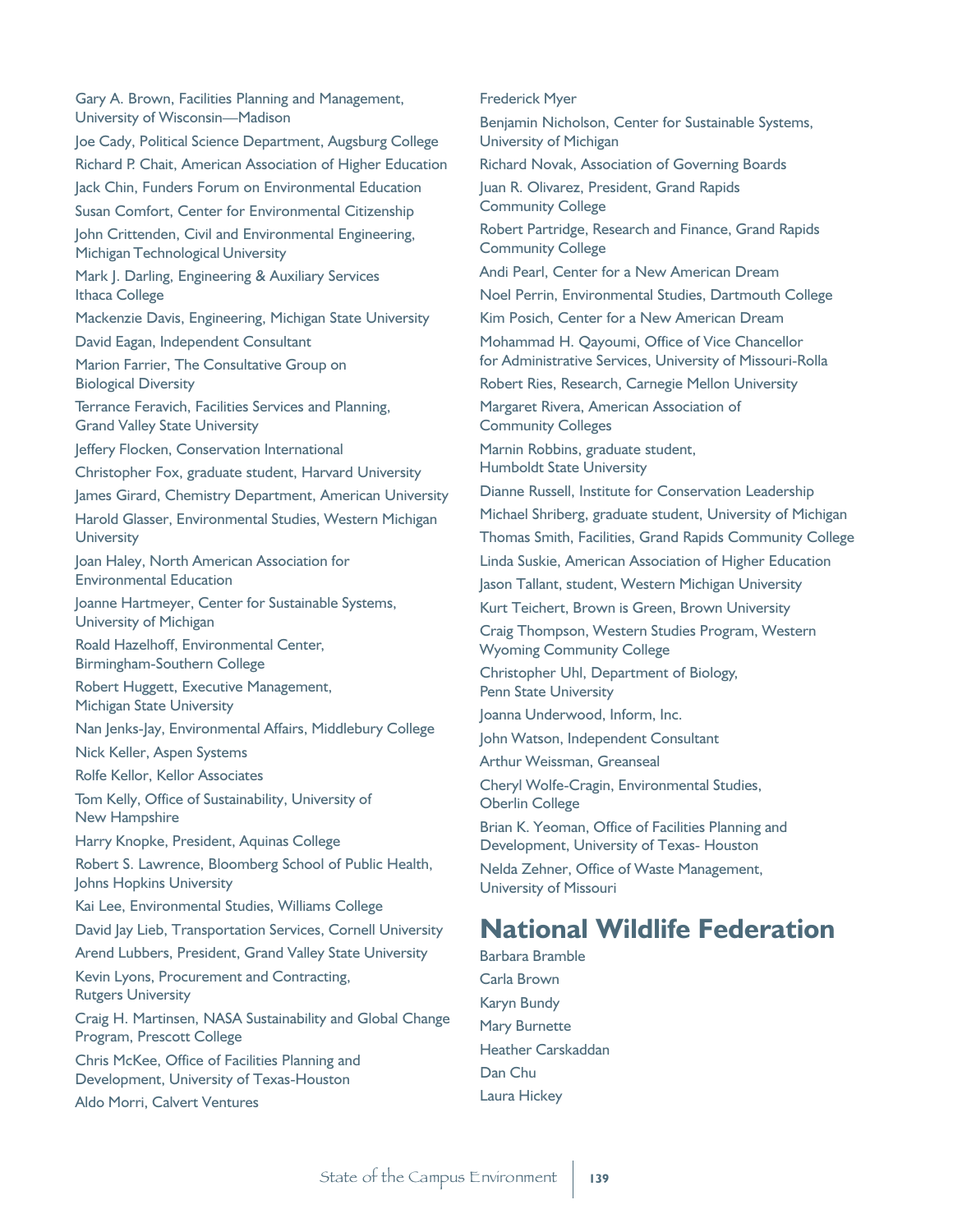Betsy Hodge Doug Inkley Phil Kavits John Kostyack Lori Liddick James Lyon Jerry Mulligan Chris Palmer Chuck Paquette Cindy Petrick Jessica Stine James Stofan William Street Julie Tanner Craig Tufts Jean Tufts Mark Van Putten Carolyn Waldron Susan Weil Mark Wexler

# **Economicology Schools (Helped Pilot Survey)<sup>12</sup>**

Aquinas College Carnegie Mellon University Grand Rapids Community College Grand Valley State University Michigan State University Michigan Technological University Western Michigan University Williams College University of Michigan

<sup>12</sup> Because of changes to the survey after the pilot, data for the University of Michigan was not included for the facilities and presidents sections. We thank the University for its assistance with the pilot and apologize that we were not able to include all of the pilot data in the final survey.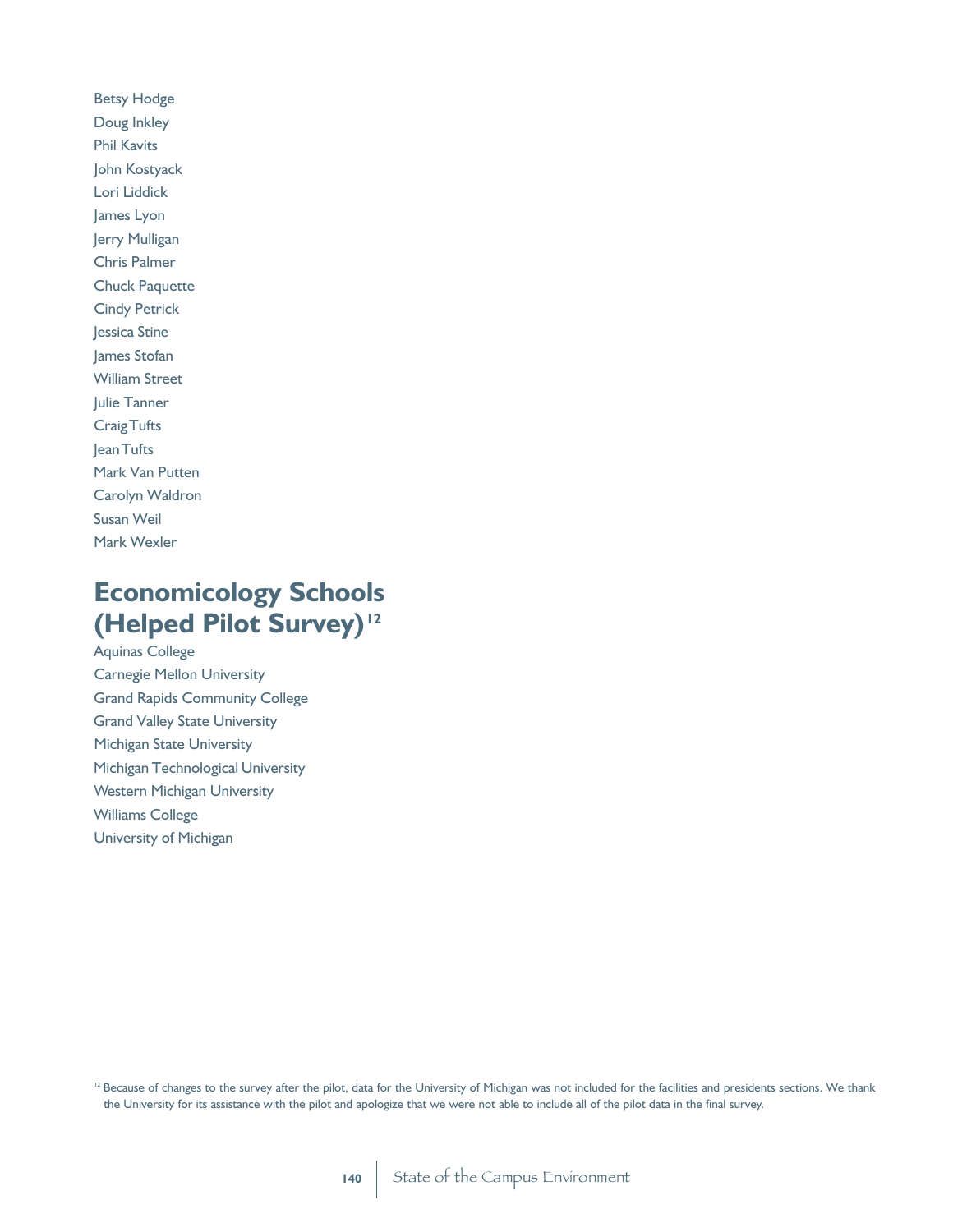## **Print and Electronic Resources**

### **Books and Reports**

Brown, Lester, et. al., 2001. *State of the World 2001*. Washington, D.C.: Worldwatch Institute. (Available through www.worldwatch.org.)

Collett, Jonathan and Stephen Karakashian, editors, 1996. *Greening the College Curriculum: A Guide to Environmental Teaching in the Liberal Arts*. Washington, DC: Island Press.

Cortese, Anthony D., 1997. *Engineering Education for a Sustainable Future*. Boston, MA: Second Nature. (See also: www.secondnature.org.)

Creighton, Sarah Hammond, 1998. *Greening the Ivory Tower: Improving the Environmental Track Record of Colleges and Universities*. Cambridge, MA: MIT Press.

Eagan, David J. and Julian Keniry, 1998. *Green Investment, Green Return: How Practical Conservation Projects Save Millions on America's Campuses*. Reston, Virginia: National Wildlife Federation. (See also: www.nwf.org/campusecology.)

Filho, Walter Leal, editor, 1999. *Sustainability and University Life*. Frankfurt am Main: Peter Lang. (Available through www.ulsf.org.)

Filho, Walter Leal, editor, and Richard M. Clugston, deputy editor. *International Journal of Sustainability in Higher Education*. Bradford, West Yorkshire: Emerald Partnerships. (Available through www.ulsf.org.)

Finlay, Jennifer and Judith Samuelson, 1999. *Beyond Grey Pinstripes: Preparing MBA's for Social and Environmental Stewardship*. Washington, DC: World Resources Institute. (Available through www.wri.org.)

Heinz Family Foundation, 1995. *Blueprint for a Green Campus: The Campus Earth Summit Initiatives for a Green Campus*. Washington, DC: Heinz Family Foundation. (Available through www.cgv.org.)

Intergovernmental Panel on Climate Change (IPCC), 2001. *Third Assessment Report: Climate Change 2001.* Cambridge: Cambridge University Press.

Keniry, Julian, 2000. *Campus Environmental Management Systems*. Vienna, Virginia: National Wildlife Federation. (See also: www.nwf.org/campusecology.)

Keniry, Julian, 1995. *Ecodemia: Campus Environmental Stewardship at the Turn of the 21st Century*. Reston, Virginia: National Wildlife Federation.

Koester, Robert J., editor, 1999. *Conference Proceedings: Greening of the Campus III: Theory and Reality*. Muncie, IN: Ball State University. (See also: www.bsu.edu/greening.)

Orr, David W., 1994. *Earth in Mind: On Education, Environment and the Human Prospect*. Washington, DC: Island Press.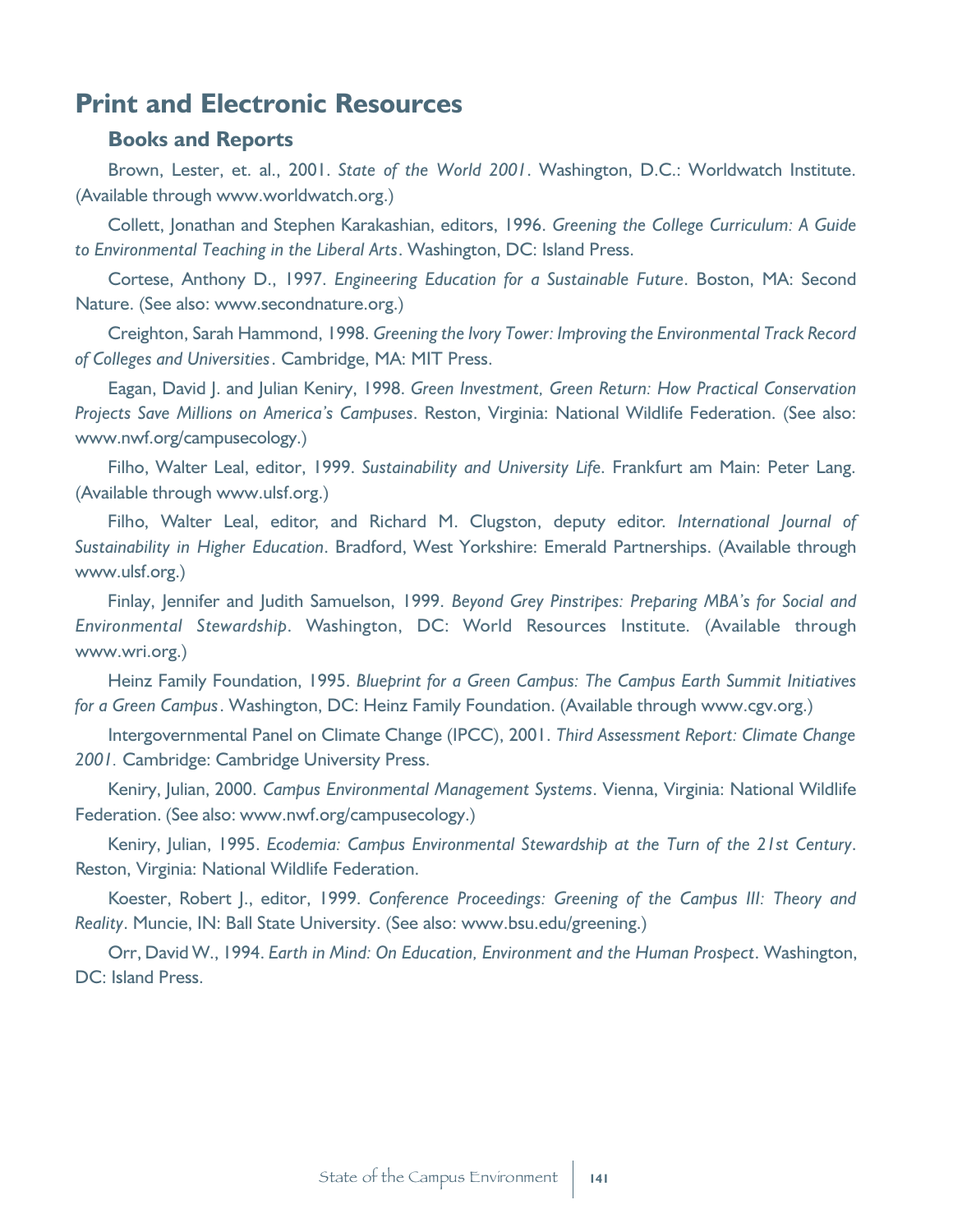Orr, David W., 1992. *Ecological Literacy: Education and the Transition to a Postmodern World*. Albany, NY: State University of New York Press.

Poinsatte, Francoise, and Will Toor, 1999. *Finding a New Way: Campus Transportation for the 21st Century*. Boulder, Colorado: University of Colorado Environmental Center. (See also: www.colorado.edu/cuenvironmentalcenter.)

Simpson, Walter, 2000. *UB Guide to Green Computing*. Buffalo, NY: SUNY Buffalo.

Smith, April and the Student Environmental Action Coalition, 1993. *Campus Ecology: A Guide to Assessing Environmental Quality and Creating Strategies for Change*. Los Angeles, CA: Living Planet Press.

Strauss, Benjamin H., 1996. *The Class of 2000 Report: Environmental Education, Practices, and Activism on Campus*. New York, NY: Nathan Cummings Foundation.

Wixom, Robert L., Lisa L. Gould, Susan Schmidt and Louis Cox, editors, 1996. *Environmental Challenges for Higher Education: Integrating Sustainability into Academic Programs*. Burlington, VT: Friends Committee on Unity with Nature.

#### **Articles**

Betts, Kellyn S., 2001. "Greening of the Campus." *Environmental Science and Technology Magazine*, Vol. 35, Issue 9, pp. 189A-202A.

Bogo, Jennifer, 1999. "Sustainability 101." *E Magazine*, Vol. X, No. 6.

Clark, Charles S, 2000. "Campuses Move Toward Sustainability." *AGB Priorities*, No. 14, Spring. (See also: www.agb.org.)

Garland, Charlene, 2001. "Reducing Greenhouse Emissions: Northeastern Campuses Demonstrate Varied Approaches." *Campus Ecology Connection*, Vol. 12, Issue 1. (Available through www.nwf.org/campusecology.)

"Green Building Report: Slowly, Campuses Are Going Green," 2001. *Building and Operating Management*, May. (Available through www.facilitiesnet.com/bom)

Herremans, Irene and David E. Allwright, 2000. "Environmental Management Systems at North American Universities: What Drives Good Performance?" *The Declaration*, Vol. 3, No. 3, February. (See also: www.ulsf.org.)

Kohrn, Bruce S., Walter Simpson, Julie Barrett-O'Neill, and Joseph A. Gardella, Jr.. 1999. "Students Conduct Environmental Audits for Credit and Public Service." *The Declaration*, Vol. 3, No. 2, September.

Nicholson, Ben, Jonathan Bulkley, and Greg Keoleian, 2000. "Measuring Progress: Developing Standard Campus Performance Metrics." *Campus Ecology Connection*, Vol. 11, Issue 1.

Perrin, Noel, 2001. "The Greenest Campus: An Idiosyncratic Guide." *Chronicle of Higher Education*, April 6.

Petit, J.R., J. Jouzel, D. Raynaud, et. al., 1999. "Climate and Atmospheric History of the Past 420,000 Years from the Vostok Ice Core, Antarctica." *Nature*, Vol. 399, June.